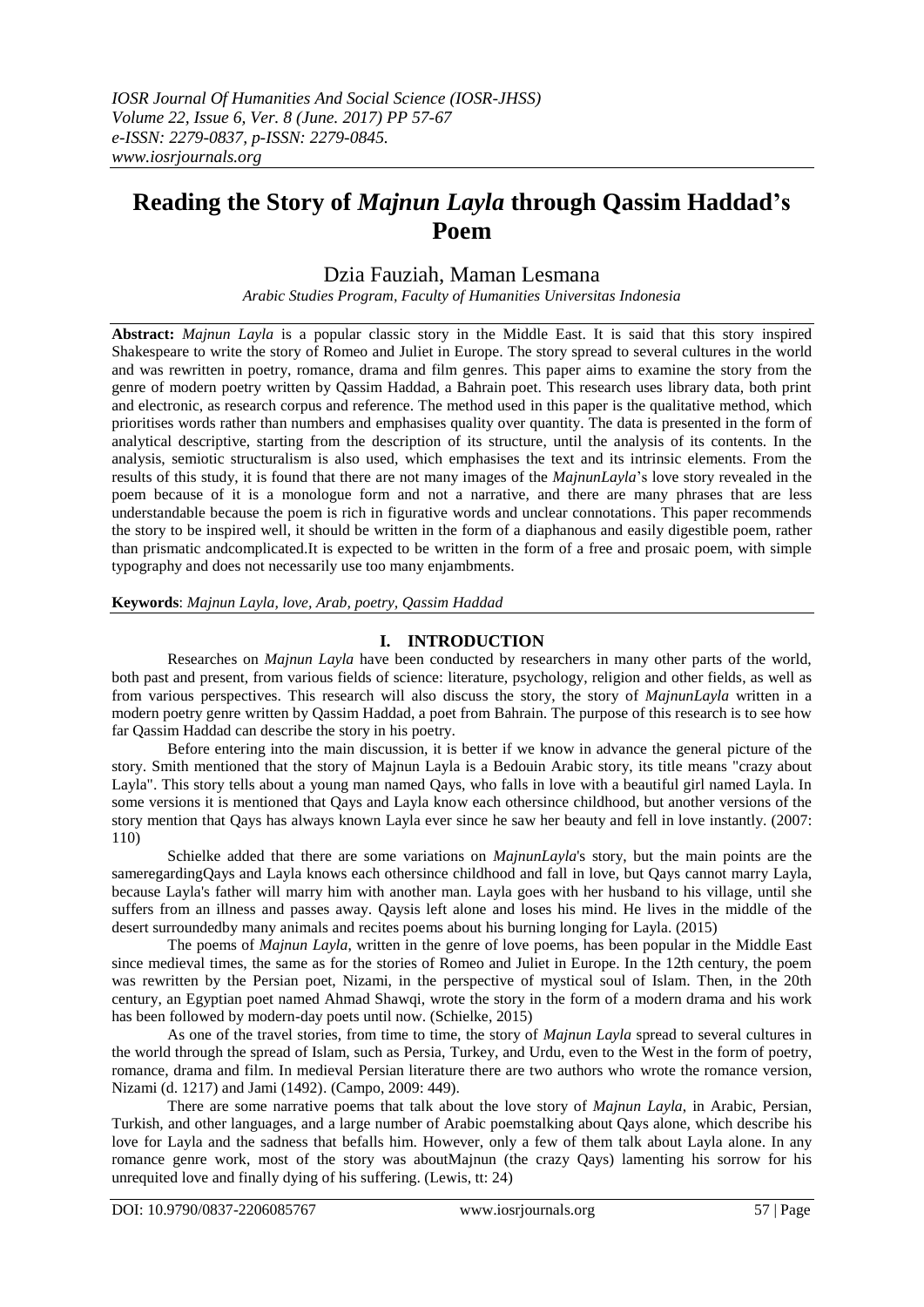One of the poets who wrote about the story of *MajnunLayla* is Qassim Haddad, a poet from Bahrain. Bahrain is a small island nation in the Arabian Gulf, east of Saudi Arabia, which has undergone radical changes in the last fifty years and is moving from a traditional lifestyle to a modern lifestyle. (Haddad 2014: 1). In Bahrain, poetry has a very long history and poets have a much respected position. (Creative, 2004: 27)

No one can capture this drastic transformation and live as expressively as the Bahraini poet Qassim Haddad. (Haddad 2014: 1). He is the most innovative poet in the Gulf State and possibly in the Arab Country. At the beginning of his creation, he wrote poems on social and political themes with satire. (Marhamah, 2015: 8).

Qassim Haddad was born in Muharraq, one of the cities of Bahrain, in 1948. He lived in thisregion before the advent of modernization. Muharraq, the city which lies between the land and the sea, is the home to a community of people whose public relations are very close. In Muharraq, the door of people's houses is always open to anyone, including Haddad's house, which is home to social, religious and economic activities. His family name is Haddad, literally "Black Iron Clone", because his father worked as a blacksmith although having previously worked as a pearl seeker, a special and dangerous job for the people of Bahrain back then before they discovered the oil. As a child, Qassim helped his father work by forging and making iron and other metals.

In terms of education, prior to entering formal schooling, he studied at al-Kuttab, a religious preschool that gave him the science of how to read and memorize the Qur'an. Afterwards, he went on to formal school, exploring the contemporary world. However, it seems that Haddad did not feel comfortable studying in a formal school, because he was not free, so he decided to quit from high school and work at the national library as a staff from 1968-1975.

This position allowed him to read more materialsto explore. (Haddad 2014: 2). Since childhood, Haddad lived in a traditional Gulf Arab society and grew up self-taught. Due to his position as a librarian and his ideology, he succeeded in assimilating a contemporary outlook, adapting his traditional vision into the modern style, without sacrificing his local setting or wiping out the past heritage (Haddad 2014: 1).

In addition to being a political activist, he also devoted himself as a cultural activist, by opening new tools for art and culture. In 1969, he participated in the founding of the Bahrain Writers Association and played an important role in it. In 1970, he founded atheater in Bahrain. In 1980, he began to engage in journalism by writing a column in a weeklyjurnal. In addition, he also became an editor the journal called *Kalimat* in 1987 and a poetry site called Jihat al-Syi'r in 1990. (Haddad 2014: 2).

In 2001, Haddad received the prestigious Owais Foundation award for his achievements. He has published more than a dozen poetry collections, critical prose works, interviews and scientific papers. It can be assumed that he is the best poet in Arab Gulf and one of the best poets in the Arab world. He has attended poetry conferences and festivals in the Arab world, Europe and the USA. In his poetry he generally uses speculative and elusive symbols.His language is ambiguous and more personal, passing from traditional roots to a global horizon, so it is not surprising that in his work there is a mixture of classical themes with modern perspectives, a mixture of local motives with world literature, and a new interpretation of the legends of the past. (Haddad 2014: 5).

Aside of being known as a poet, Qassim Haddad is also known as a revolutionary. He wrote many poems on political themes, especially about freedom and progress. His first collection was published in 1971. To this date, he has published more than 16 books which spread across Beirut, London, Morocco, Kuwait and Bahrain. One of his work is MajnunLayla, which contains a mixture of poetry and paintings. Some of his booklets are equipped with photographs made by Saleh al-Azzaz, a Saudi photographer. (Paine, 2011: 2). Haddad is one of the poets included in the free poetry movement. His poetry speaks volumes about freedom, progress, love and revolution. Many of his poems are translated in English. (Torstrick, 2009: 44)

Such is the general description of the story of MajnunLayla and the poet Qassim Haddad that becomes the topic in this study.

## **II. THEORETICAL BACKGROUND**

The poems about the love story of *Majnun Layla* by Qassim Haddad which is discussed in this article is about Qays and and about Layla. Qays and Layla are the main characters in the love story of LaylaMajnun, meaning"crazy about Layla". To start the discussion, it is important to understand the typography of the poems. Typography is the way of writing a poem to display certain structures that can be visually observed. The purpose of typographic functions are to show the visual artistic aspect, to create a certain sense of meaning and atmosphere, and to clarify the existence of a unit of meaning that the poet wishes to express (Aminuddin 1987: 146).

In the discussion of this aspect of the structure, we will discuss the stanza, the lines and the enjambments using several theories. According to Atmazaki, in Arabic poetry writing, the stanza does not have to be written to the right of the paper, but depends on the poet's wish. (Atmazaki, 1990:64). In poetry, the stanza has several roles, forming a unique typography or poetic form, forming a unity of meaning different from that of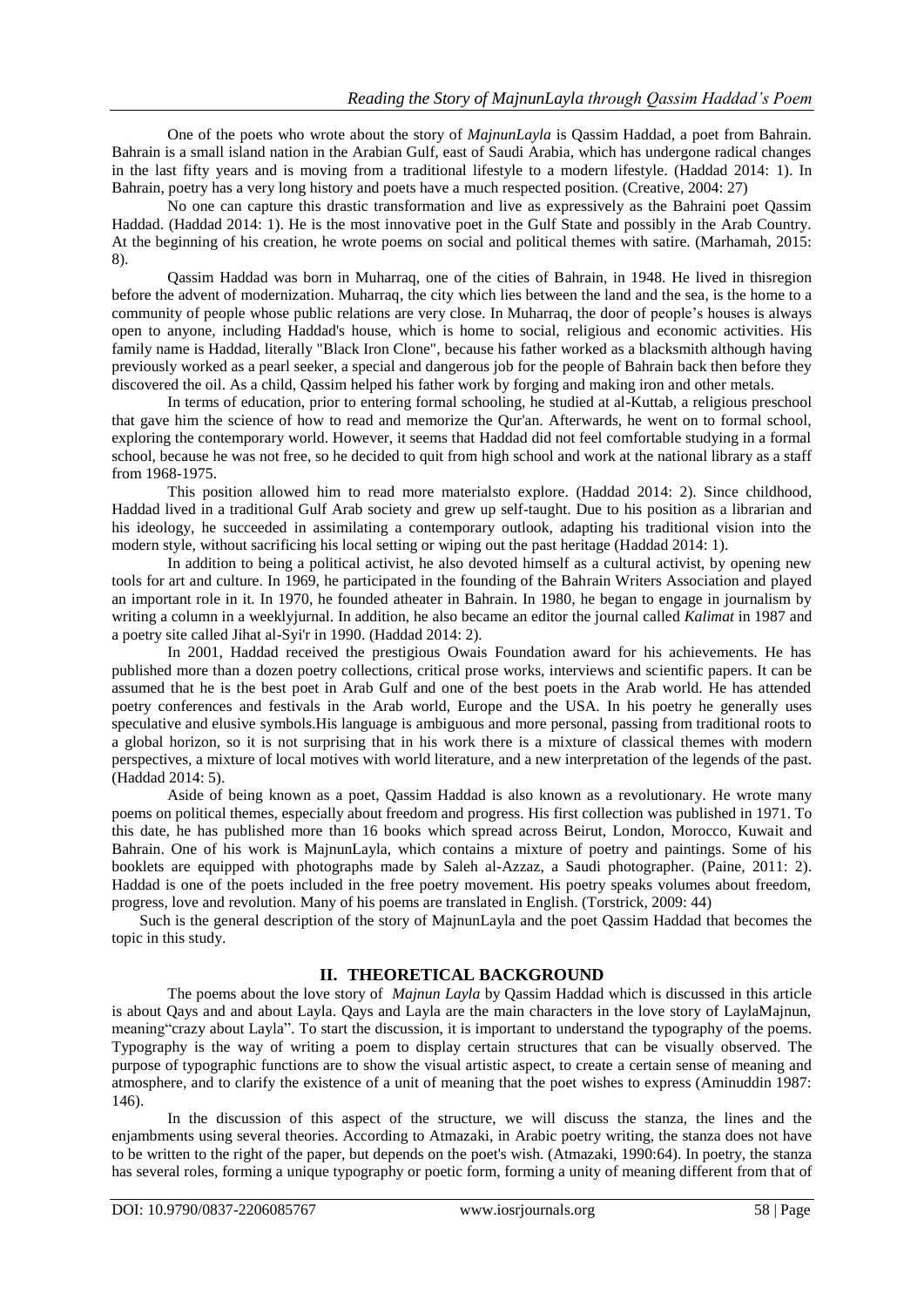the other row group of meanings, and emphasizing an idea that shows the differences of each stanza. In addition, the stanza also serves to share a text in short "chapters". (Luxemburg, 1989:196). Meanwhile, the definition of a line is to contain, tounify, and tobear idea that is started to be written and expressed in words (Aminuddin, 1987:145), meanwhile an enjambment is the line break arrangement of words of a certain line transferred into the next line. This arrangement of enjambment is done to emphasise the poet's intent in poetry writing, to depitc the effect ofthe beauty of the shape and to build a certain atmosphere, or to build poetic images. (Tirtawirya, 1983: 35)

Meanwhile, in the discussion of the content, this article uses the theory of *'Ilmu al-Balagah*(Arabic Rethorics), namely*'Ilmual-Ma'āni, 'Ilmu al-Bayān,* and*'Ilmu al-Badῑ*'.*'Ilmu al-Ma'āni*is the study of how to deliver statements according to circumstances. This field discusses the origins of a statement for a particular purpose and its application as required. (Shaykh, 1989: 17). *'Ilmu al-Bayān*is the study that describes phrases that are beautiful, *balῑg* (delivered well to the reader because it is suitable to the condition and situation of the reader) and impressive, as well as describes the meaningsin the clearest picture and in the closest way. Meanwhile, *'Ilmu al-Badī'* is the study of how to beautify a word or a phrase (Lesmana, 2010: 143).

### **III. DISCUSSION**

The first poem to be discussed in this article is the كن فيس about Qays) poem:

| Stanza       | Line           | <b>Poem Text</b>                             |
|--------------|----------------|----------------------------------------------|
| I            | $\mathbf{1}$   | سأقول عن قيس                                 |
|              | $\overline{c}$ | عن الموى يسكن النار                          |
|              | $\overline{3}$ | عن شاعر صاغني في هواه                        |
|              | $\overline{4}$ | عن اللون والإسم والرائحة                     |
|              | 5              | عن الختم والفاتحة                            |
|              | 6              | كنت مثل السديم ، استوى في يديه               |
|              | $\overline{7}$ | هداني إليه                                   |
|              | 8              | برئت من الناس لما بكاني إليهم                |
|              | 9              | ز ها بي و غنوا الأغاني بأشعار ه              |
|              | 10             | فما كان لي أن أقدر هل أشعلني أم طفاني        |
| $\mathbf{I}$ | 11             | سأقول عن قيس                                 |
|              | 12             | عن جنةٍ بين عيني ضاعت                        |
|              | 13             | عن هواءٍ أسعف الطير واستخف بنا واصطفانا      |
|              | 14             | عن كلما هم بي تهت فيه                        |
|              | 15             | وباهيت كي نحتفي بالمزيج                      |
|              | 16             | عن العشق تلتاع فيه الحجاز                    |
|              | 17             | ويشغف في ضفتيه الخليج                        |
| III          | 18             | سأقولٌ عن قيس                                |
|              | 19             | عن حزنه القرمزي                              |
|              | 20             | عن الليل يتبع خطاه الوئيده                   |
|              | 21             | عن الماء لما يقول القصيدة                    |
|              | 22             | بکی لی البکاء،                               |
|              | 23             | وهيألى هودجأ                                 |
|              | 24             | وانتحى يسأل الوحش عنى                        |
|              | 25             | كأني به لا يرى في القوافل غير الخيول الشريدة |
|              | 26             | عن العامري الذي أنكرته القبيلة               |
|              | 27             | عن دمه المستباح                              |
|              | 28             | عن السيف لما انتضاه من القلب                 |
|              | 29             | واجتاز بي أرض نجدٍ ليهزم كل السلاح           |
|              | 30             | عن اللذة النادر ة                            |
|              | 31             | عن الوجد والشوق والشهقة الساهرة              |
|              | 32             | عن الخيل تصهل بي في الليالي                  |
|              | 33             | والصهد يغسلني في الصباح                      |
|              | 34             | و يا قيس يا قيس                              |
|              | 35             | كلانا دم ساهر في بقايا القصيدة               |
|              | 36             | جننتني أو جننت ،                             |
|              | 37             | كلانا دم ساهر في بقايا القصيدة               |
|              |                |                                              |

(com.adab (موقع أدب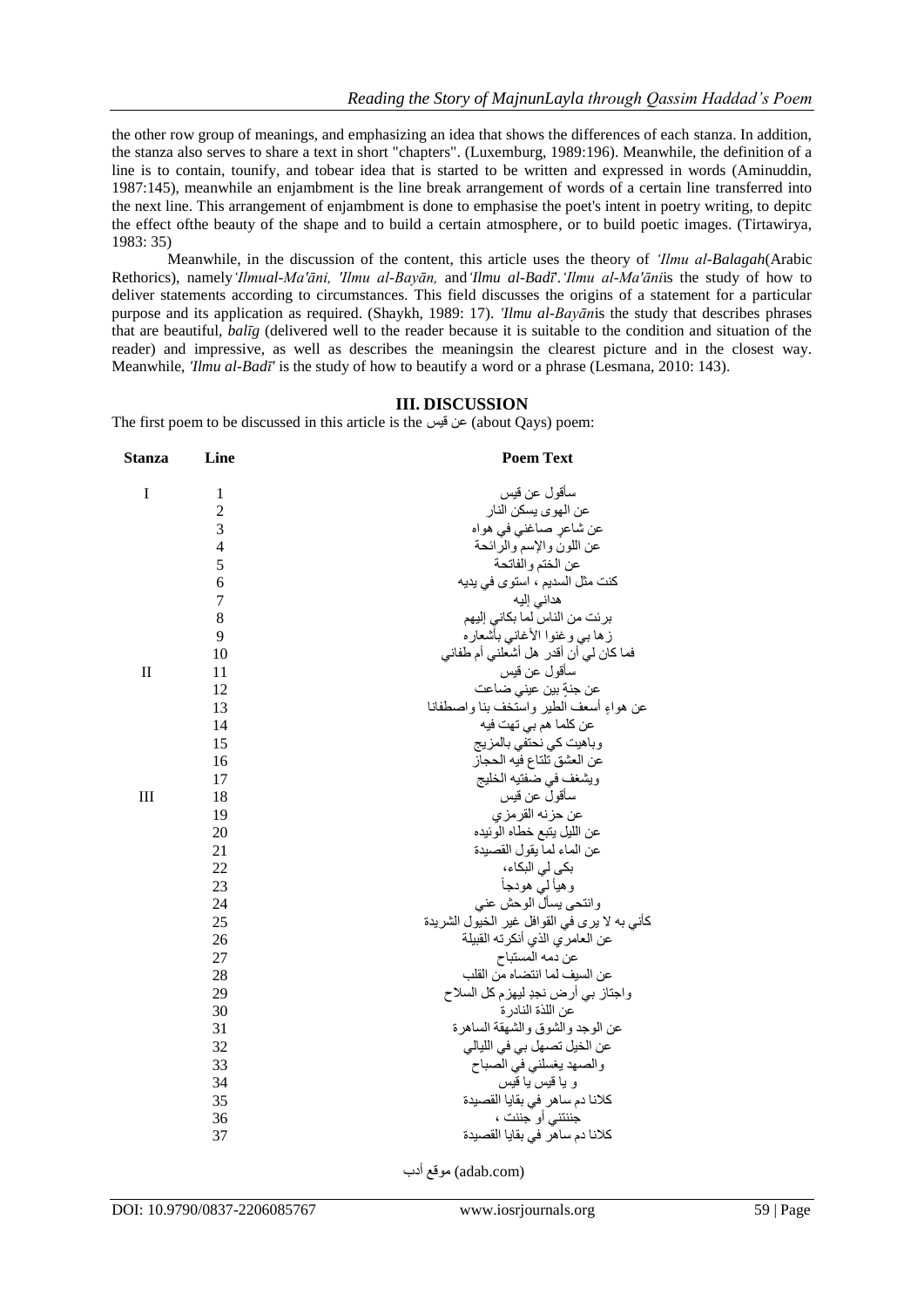The poem is divided into 3 stanzas, each of which is marked with a sentence *I will tell about*. The first stanza consists of 10 lines, stanza 2 consists of 7 lines and stanza 3 consists of 20 lines. The poem above does not start from the left edge nor end with a full stop. The use of punctuations in Arabic sentences is indeed not the same as the use of punctuations in Latin which always ends with a full stop and begins with a capital letter. This is due to the difference in script.

Haddad begins his poem in the first line of stanza I with the expression: */sa`aqulu 'an qays/*. This line is a verbal sentence at present tense, indicated by*Iwill talk about Qays*. In this line, it is mentioned that the subject in this line is  $\sqrt{a'}(I)$ . Then who is actually*I* in the lyrics of this line? Who is telling the story? To answer the questions above, the subject "I" in line 3, which means *about a poet who makes love poems for me,* is worth noting. In this line, there is a pronoun of the object */-ni/ (-me)* in the sentence */saganifihawahu*/ (*make love poems for me*). If it is associated with the subject "I" in line 1: *I will talk about Qays*, it can be assumed that the subject **I** in this line is Layla, because the subject of *sairun (a poet*) in this line is Qays.

Next, followed by line 2, *about the love that lives in fire* also begins with the word /*'an*/. By the use of this repetition, it can be assumed that the content after this particle is still related to the contents of the previous line. Thus, the intent of this line is that Layla will talk about Qays's love that is really profound. In this line Haddad uses some aspects of '*Ilmu Bayan*. The first is the aspect of*istiaratmakniyat*, as in the expression of *alhawayaskunu (living love*). In this text, "love" is likened to "man", it can live. The second is the aspect of*majazmursalmusabbabiyyat*. What is meant here is a burning love, but the word *fire (an-nar*) is used, because it is the fire that causes theburning.

The same thing goes forline 3 which begins with the */-an*/ particle:*about a poet who makes me a topic in his love poem*, which undoubtedly refers toQays. Line 4 also begins with /*`an*/ particle: *about the colour, the name, and thescent*. However, unlike previous lines, this line is not clear. There is no indication that these three words are connotative or figurative words. Referring to the previous line, it can be assumed that the meaning of the word /*al-lawni/ (colour), al-`ismi (name)* and*ar-ra`ihat (scent*) is the colour, the name and thescent of Layla. It is the continuation of line 3 which made Layla the topic in his poetry.

Likewise,line 5 begins with the particle / *'an* /: In line 5, Layla wants to tell about the beginning (*al-fatihat*) and the end (*al-khatam*) of their love story. In general, the earliest things always take precedence over the end, but in this line, Haddad deliberately prioritises the word */al-khatam/ (end*) than /*al-fatihat/ (early*), perhaps this is to show that the core of the story lies at its end.

After talking about Qays in line 1-5, then Layla talks about herself in line 6, which means *I'm like a cloud over his hands*. This means Layla says that she is like a cloud that is in both hands of Qays. In this line, Haddad uses *tashbeeh*. Layla is likened to a cloud, because it is not fixed at the moment, can be swayed by the wind.

The story then proceeds to line 7, which means*he directed me to him*. The point is that Qays directed the cloud to himself. Here, Haddad uses the aspect of*`makniyatisti'yat*, that is, describing clouds having the ability to do something what humans can do.

Next, in line 8. Layla says that *I was blamed by people, because Qays cried for himself in front of these people*. In this line, Haddad uses the 'ilmu al-ma'ani*,*in the aspect of*fa'idat al-khabar* that is to only provide information, without connotative or figurative meanings of it. What did Qays cry for? That is the departure of Layla, addressed in line 9. The word /*zihabi/ (my departure*) on (*my departure and they sing their poems as songs*) is actually a continuation from the previous line, */buri`tu min an-nas five bakani `ilayhizihabi*/, however the line is truncated using an enjambment to the next line. The purpose of using this enjambment here seems to emphasise the word /*zihabi/ (my departure*), in order to appeal to reader's attention.

The meaning of the last line of stanza 1 is *I cannot predict whether Qays's cryliven me up or only to extinguish me*. The point is whether Qays's cry is to make her feelmore guilty or not. In this line Haddad uses the rhetorical aspects of *al-badi', Tibaq `ijabi*, which is the use of contradictory expressions in one statement, indicated by the words/'*asala/ (ignite)* and*tafa (extinguish*).

In addition to stanza 1, line 11 of stanza 2 also begins with the repeated words /*sa`aqulu 'an qays*/. This line is the same as line 1 of the 1st stanza, which means*(I will talk about Qays*). In this line, Haddad uses the rhetorical aspect of'*ilmubayan*, *isti'arattasrihiyat*, which only provides information that Layla will talk about Qays. Then, this is followed by the line 12 stanzas 2. In this line, Layla will tell *about the loss of a paradise between her eyes*. Using *al-bayan,* and *isti'arattasrihiyat*,Qays is likened to paradise. Likewise, the phrase /*bayna 'aynida'at*/ *(between his eyes*), belongs to*`ilmubayan*, in the aspect of*kinayat 'an nisbat*. It means something that is already in sight.

In line 13, Layla will tell about *a plume of air that followed a bird, some of us mocked it and some said good things about it*. In this line Haddad uses the rhetorical aspect of'*ilmubayan,* `*isti'arattashrihiyat*, as he likens Qays as the air and Layla as a bird. Thus, the expression *air that followed the bird* is the parable for Qays following Layla. If it refers to this story, semiotically, it can be interpreted, why Haddad prefers the word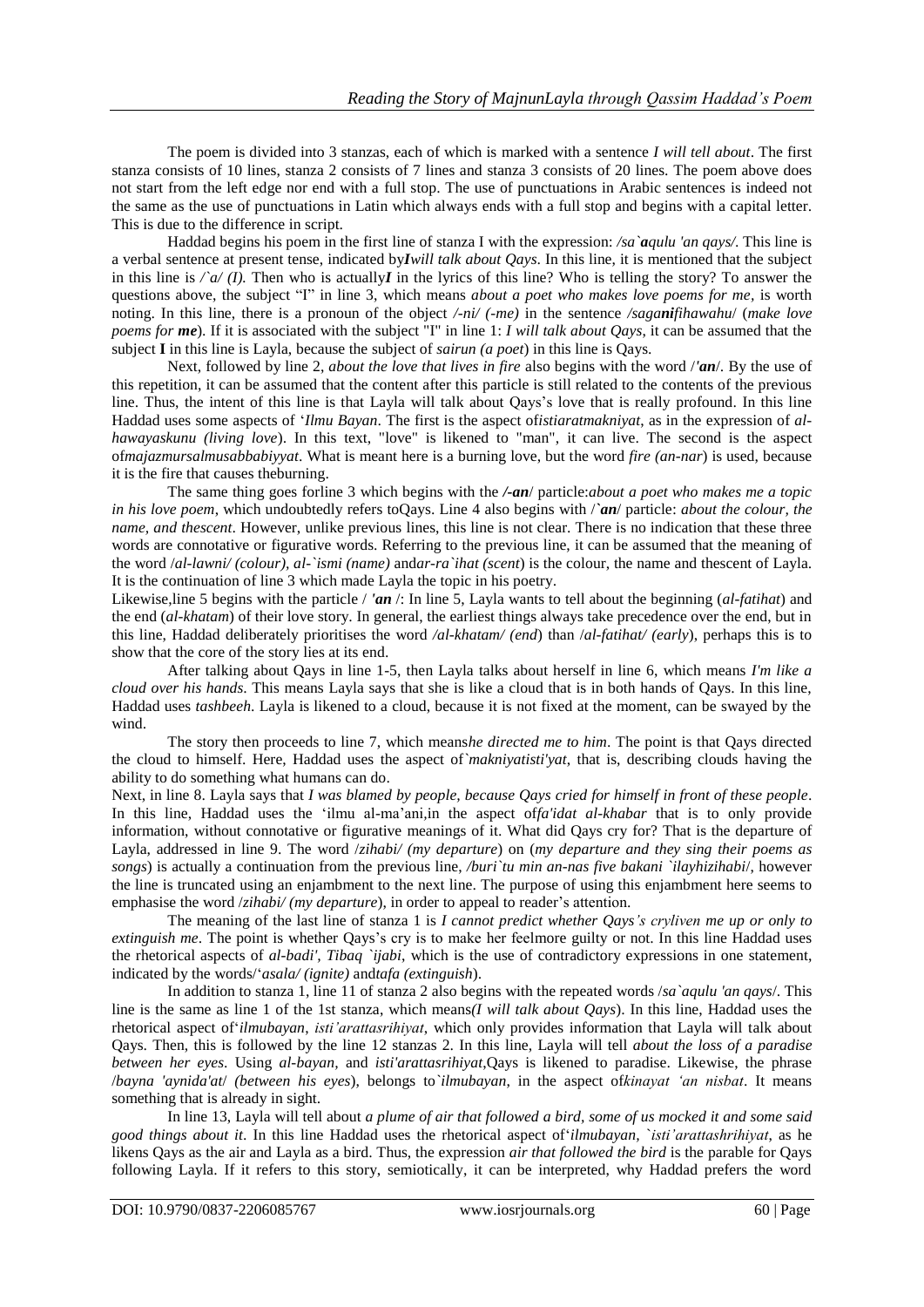*/istakhafa/ (mocking*) rather than the word /*istafana/ (saying good things)* to the line, this is because Haddad wants to emphasise that the number of people who mockedare more than the ones who said good things about the matter.

Next, in line 14, Layla will tell about *whenever he is nervous about me, I'm in him*. That is, every time Qays gets nervous on Layla, Layla comes to feel it. In this line Haddad does not use figurative or connotative phrases, he uses only the rhetorical aspect of *ilmu al-ma'ani, fa`idat al-khabar,*which purpose is simply to provide information. This line isfollowed by line 15, which means *and I do my best to keep us together*. This line is a continuation of the line above, as it is indicated by a connection particle /*wa*/. In Arabicrhetoric, such cases can be incorporated into *`ilmu al-ma'ani*, in the aspect of*al-wasl* which is used to combine the same two statements in the aspect of information delivery.

After that, Laila continues her story in the 16th line, which means *about a passionate love in which there is a divider*. In this line, Haddad uses the rhetorical aspect of '*ilmu al-ma'ani*, with the aim of *tahassur* (expressing sorrow), that Layla will tell about her passionate love with Qays, but there is one thing that prevents them from the love.

Proceeding with line 17: *and love that burns on both sides*, Haddad wrote that Layla will tell about their love that burns only from both sidesyet cannot unite, because it is blocked by that boundary. As mentioned in the previous two lines, this line is preceded by the /*wa*/ particle indicating that this line is a continuation of the previous line, using*`ilmu al-ma'ani*, in the aspect of*al-wasl*to combine two statements with the same type, in this case is*at-tahassur* (expression of sadness).

Stanza 3 line 19 also begins with the words */sa`aqulu 'an Qays*/ (*I will talk about Qays*), serving as a marker of the beginning of a stanza. This is followed by line 20: *about his scarlet sadness*. The pronoun of /*-hi/ (his)* in */`an huznihi/ (sadness)* refers to Qays. This means that Layla will tell about the deep sadness Qays suffers from. The word /*al-qarmazi*/ is actually used for colour, which is dark red, crimson or scarlet, but it is used in this lineas the word "sadness", so it means "deep sadness". In Arabic rhetoric this style of language is called `*isti`aratmakniyat*.

In line 21, Layla will tell about *the night which followedhisunstablesteps*. In this line, Haddad uses*'ilmubayan*, in the aspect of*`isti'aratmakniyat*. In this text, */al-layl-/ (night*) is described as though it is a human whocan follow Qays steps. The pronoun /*hu/ (it is*) in the phrase*/khatahu/ (step)* refers to Qays.

In line 22, Layla continues the story, *about the tears mentioned by the poem*. This line is,in fact, unfinished. The completesentence is supplemented by the phrase in line 23, *the person who cries for me*.Using an enjambment, Haddad makes this line more of a concern over the previous one. So, if the phrase*/'an al-ma'i five yaqulu al-qasidat/* is combined with */baka li al-Buka`/,* then the overall meaning that Layla wishes to convey is *I will talk about the tears of the one who cries for me which is mentioned in the poem*. The word */albuka`/ (crying person)* refers to Qays. This is supported by the word */al-qasidat/ (poetry),* which is the work of Qays as a poet.

The line above is then continued withline 24. This line begins with the */wa/* particle. This indicates that this line is still a continuation of the previous line. The subject of */-a/*in that line is Layla. This means Layla will tell that*/wahayya`a li haudajan/ (He provides me a litter).* The point is the story that Qays has provided a stretcher for him. As it is known that in the life of the desert at that time, a stretcher was a very important item. Thus, the use of the word */haudajan/ (litter, stretcher)*, is not just a stretcher interpreted literally, but a symbol of a very precious propertywhich not everyone can have it.

Line 25 also begins with the conjunction particle*/wa*/ which indicates that this line is still continuation of the previous line, *and runs next to me accompanying me*. Then, this is followed by line 26, which means *as if I and he are only abandoned horses that do not fit in the caravan*. In this line Haddad uses the rhetorical aspect of*'ilmual-bayan, tashbih*(parabolic) using*/ka`anna/ (as if)*particle, such as */ka`anibihi/, (as if I and he)*, where "I" and "he" refer toLayla and Qays. Both are then likened to */al-khuyul as-saridah/ (abandoned horses)*. The reason for this parables is because they both feel they have been abandoned by families who do not agree with their relationship.

In addition to using '*ilmu al-bayan*, Haddad also uses the rhetorical aspect of'*ilmu al-ma'ani,al-qasr*,in order to emphasise the line. The pattern is as follows: */la …. gayr …./, (no …. except ....).*This is found in the line*/la yara fi qawafilgayr al-khuyul as-saridah/*, which means: *there isnot anything visible in the caravan except abandoned horses*.

In line 27, Layla will talk about the people of Bani Amir who are blamed by his tribe. What is meant by */al- 'amiri/ (Bani Amir)* is Qays, as Ganjavi (2012: 9) mentions that at one time, in Arabia, there was a Bedouin Ruler named Syed Omri who lived and ruled over the Bani Amir. Qayswas the beloved child of the ruler. This line is followed by line 28, which means *about his forbidden blood*. The pronoun /*hi/ (his)* in word */dammihi/ (his blood)* refers to Qays's, this shows that it is Qays'sblood. In this line, Haddad uses the rhetorical aspect of*'ilmu al-bayan*, *kinayat 'an an-nisbat*,which means that the presence of Qays is not expected anymore.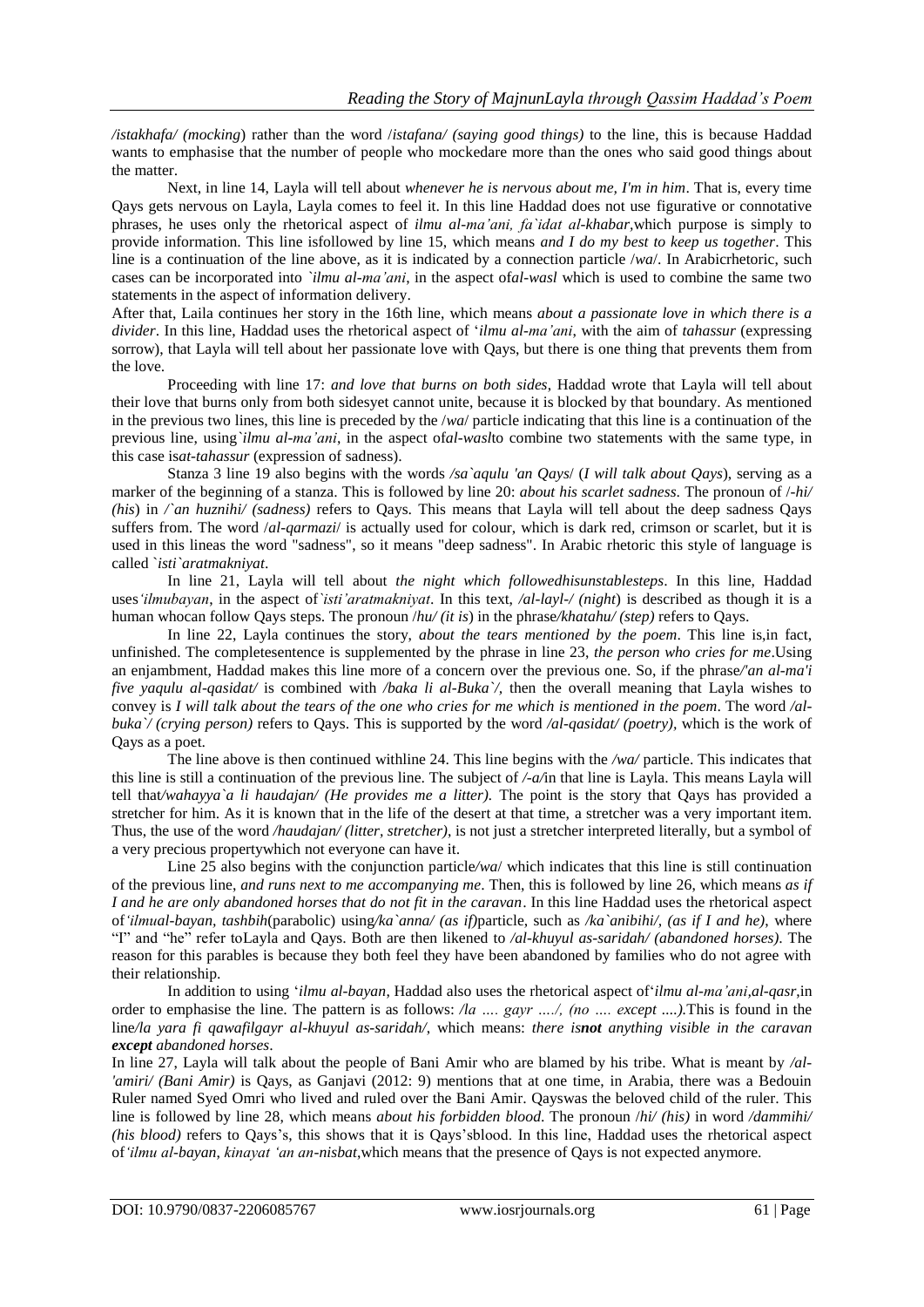In line 29, Layla will tell *about a sword pulled from the heart*. The meaning of the sword here is Qays. Thus, the separation of Layla with Qays, is as painful as the pulling of a swordfrom the heart. This form of rhetoric is also called `*ilmu al-bayan*, specifically the aspect of *al-kinayat*'*an misbat*. Next, this is followed by line 30, which means *and together with me, we go through the land of Nejd to defeat all weapons*. The pronoun */-i/ (I)* in */bi/* refers to Layla. This means that the suffering of Qays and Layla is alreadyfamiliar news among the people of the land of Nejd, even defeating all the news that is there.

The hardshipsinattaininghappiness then will be told by Layla on line 31, *about the rare pleasure*. In this line Haddad uses the rhetorical aspect of*'ilmu al-bayan*, *al-majaz al-'aqli*, specifically using *`isnad almasdariyat*type of the aspect,where he uses infinitive words of rare *pleasure*.The real meaning of this line is not literally about his rare pleasure, but it describes thathe is the sort of person who seldom tastes the feeling of happiness. However, this is answered by Layla in line 32, where she will tell *about the passions of love, longing and moans that never die*. That means, although they both rarely attainhappiness, but their passions of love, longing and moans never die.

The next is line 33. In this line, Layla will tell *about the horse that neighs to me at night*. In this line, Haddad uses the rhetorical aspect of*'ilmu al-bayan, `isti'arattasrihiyat*, which likens Qays with */al-khayl/ (horse)*, because he is assumed tobe strong and able to walk around like a horse. Meanwhile, */tashalu bi/ (neighs to me)*, means that it comes to Layla every night.

Continued with line 34, this line begins with the */wa/* particle indicating that this sentence is still a continuation of the previous line. The meaning is *and the flame that illuminates me in the morning*. The pronoun of the object */ni/ (me)* in the word */yugsiluni/ (the flame that illuminates me)* points to Layla. In this line, Haddad also uses the rhetorical aspect of*'ilmu al-bayan, `isti'arattasrihiyat*, which likens Qays with *as-sahd (flame)*, because he is considered to be illuminating.

Haddad ends his poem with the last four lines beginning with line 34. Beginning with the particle */annida/ (exclamation)*: */wa ya Qays ya Qays/ (O Qays, O Qays)*. Discussion about */an-nida/* is included in '*ilmu al-Ma'ani*. This indicates that the person being called is considered close to the heart. Next,line 35, this literally can be translated as*both of us are a blood clot that are always awake at the end of poetry*. However, the meaning of this line is that at the end of this story (*baqaya al-qasidat*),Qays and Layla are not actually dead (*dammunsahirun*), but it is only their bodies that die.

Next, line 36 is*"You love me or I love you".* The presence of */aw/ (or)* particle in this line indicates an option. This style of language belongs to *ilmu al-badi'*, specifically the aspect of *muqabalah*, which is the use of two expressions with inverted meanings in a statement. Then, who is the one that actually loves another? This question is responded in line 37, by the word */kilana/ (both of us)*to answer to the question above. Therefore, there is no other choice. They will both love each other continuously (*dammunsahirun*) until the end of their life (*fi baqaya al-qasidat*).

Thus Haddad ended Layla's story of Qays in his poetry.

The second poem to be analysed in this article is the following poem:

| Line           | <b>Poem Text</b>                     |
|----------------|--------------------------------------|
| 1              | سأقول عن ليلبي                       |
| $\overline{2}$ | عن العسل الذي يرتاح في غنج على الزند |
| 3              | عن الرمانة الكسلي                    |
| $\overline{4}$ | عن الفتوى التي سرت لي التشبيه بالقند |
| 5              | عن البدوية العينين والذارين والخد    |
| 6              | لمها عندي                            |
| 7              | مغامرة تؤجج شهوة الشعراء لو غنوا     |
| 8              | صبا نجدِ مٿي قد هضت من نجد           |
| 9              | عن النوم الشفيف يشي بنا              |
| 10             | عن وجدنا ، عنها                      |
| 11             | لئلا تعرف الصحراء غير العود والرند   |
| 12             | سأقول عن ليلبي                       |
| 13             | عن القتلي                            |
| 14             | وعن دمنا الذي هدروا                  |
| 15             | عن الوحش الصديق                      |
| 16             | وفقنة العشاق                         |
| 17             | والليل الذي يسعى له السهر            |
| 18             | عن الطفلين يلتقيان في خفر            |
| 19             | ولما يزهر التفاح يختلجان بالميزان    |
|                |                                      |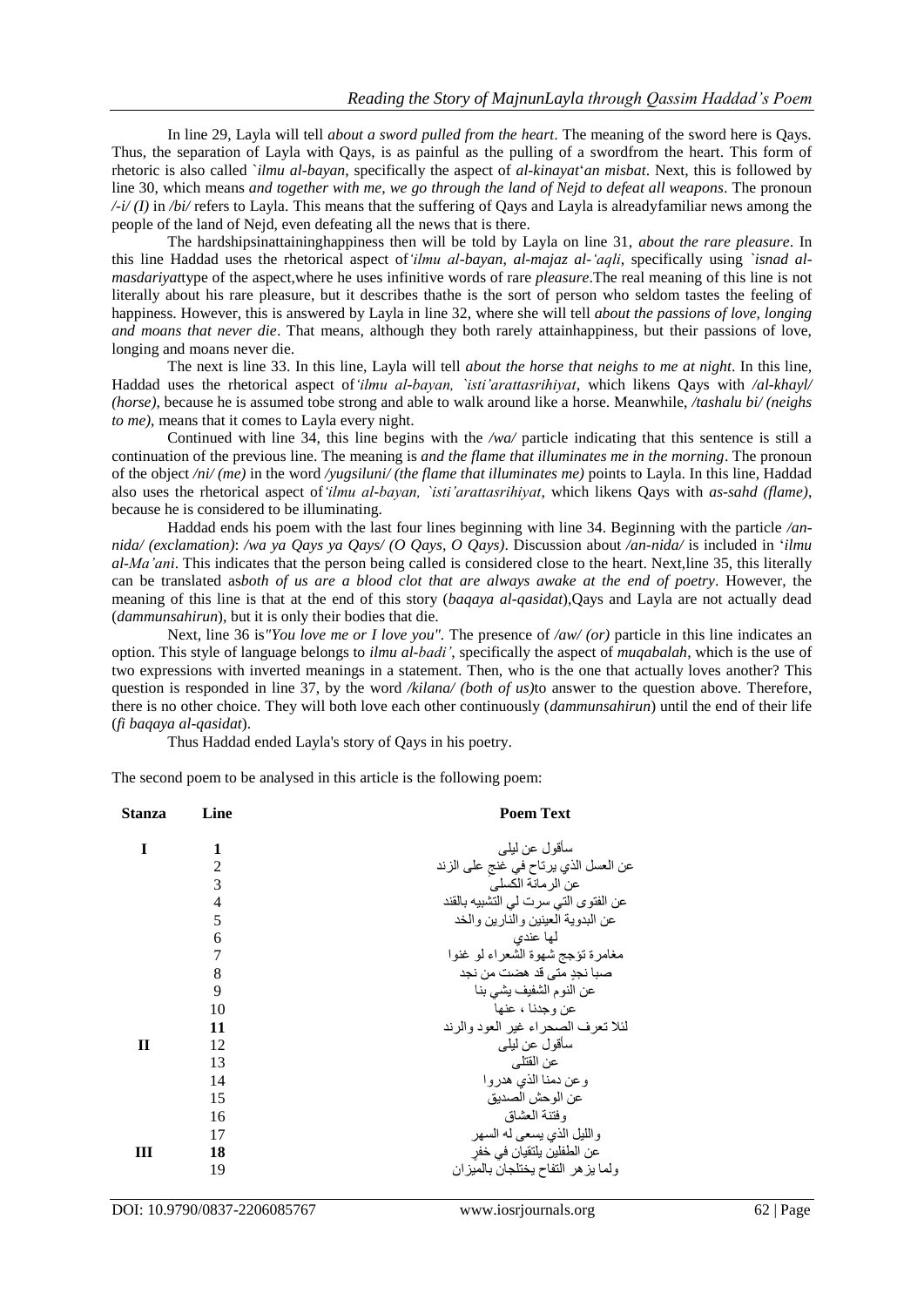|   | 20 | حتى يخجل الخفر                          |
|---|----|-----------------------------------------|
|   | 21 | إذا ما لذة تاهت بنا                     |
|   | 22 | وتناهبت أعضاءنا النير ان                |
|   | 23 | متنا أو حيينا                           |
|   | 24 | أو يقول الناس أخطأنا                    |
|   | 25 | ستبكى حسرة فينا إذا غفروا               |
| ш | 26 | سأقول عن ليلي                           |
|   | 27 | عن المسافر عندما يبكي طويلا             |
|   | 28 | عن السحر اللذيذ إذا تجلى في كلام عيونها |
|   | 29 | عن نعمةٍ تفضي لأن أقضي رحيلا            |
|   | 30 | عن مراياها موزعةً تخالج شهوة الفتيان    |
|   | 31 | عن ميزانها مشبوقةً                      |
|   | 32 | عن عدلها في الظلم                       |
|   | 33 | عن سفري مع الهذيان                      |
|   | 34 | عن جنيةٍ في الأنس تنـتخب القتيلا        |
|   | 35 | ليلاي لو يدها على                       |
|   | 36 | ولو يدي منذورة تهب الرسولا              |
|   | 37 | سأقول عنها ما يقال عن الجنون إذا جننت   |
|   | 38 | ولى عذر إذا بالغت في موتى قليلا         |
|   |    |                                         |

(com.adab (موقع أدب

The poem is divided into three stanzas. Stanza 1 consists of 11 lines (1-11). Stanza 1 Line 1 begins with the words */sa`aqulu 'an layla/ (I will talkabout Layla).*The same as in the discussion of poetry */'an Qays/*, we will discuss this poem starting by addressingthe identity of"I"in this poem. The subject pronoun in the line*/sa`qulu 'an layla/ (I willtalk about Laila)*, seems to refer to Qays. Therefore, it is Qays who will talk about Layla. This is supported by line 4 which means *about women likened to me as sweets*. The meaning of the pronoun of the object */-iy/ (me)*in the phrase */-liy / (to me)* is Qays and line 6, which means "what hersis mine." The pronoun /-ha/ (her) is female, found in the phrase*/laha/ (hers)*which is addressed to Layla, and the pronoun */-iy/ (mine)*in / 'indiy/ refers to Qays.

Next we can start discussingthe lines of the poem one by one, starting with line 2, which means *about the honey that likes to play eyes with fire*. In this line, Haddad used the rhetorical aspect of '*ilmu al-bayan*, namely `*isti'arahtasrihiyat*. In this context, Qays likens Layla to */al-asal/ (honey),* because of her beauty. Haddad likens Qays to fire, because his love was so burning like fire. In addition, Haddad also uses therhetorical aspect of '*ilmu al-bayan*, namely *kinayat 'annisbat*, that is to say *the play of the eyes*in replace tothe expression of 'getting closer to each other'.

Next is line 3. In this line, Layla is compared to */'an ar-ramanat al-kusla/, (lazy pomegranate).* On one hand, Layla is likened to a pomegranate, because of its beauty. In Arabicrhetoric, this kind of figurative expression is called *isti'arattashrihiyat*, which belongs to *'ilmu al-bayan*, but on the other hand Layla is said to be /*al-kusla/ (lazy*). Probably the word lazy here is neither active nor static. This is due to the fact that in the relationship between Qays and Layla, Layla is indeed more passive, because her activity is limitedand she is not allowed to be outdoors in order toseeQays, while Qays searches for Layla everywhere to seeher.

In line 4 Qays will tell *about a woman likened to me assweets*. The pronoun */-i/ ( me)* in */-li / (to me)* is Qays. What he means by a woman here is Layla. So, Qays will tell about Layla likened assweetsto him. In this line, Haddad uses*at-tashbih* (parabolic) language style by likening Layla to sweets.

In line 5, Qayswill talk*about the Bedouin woman whose eyes and cheeks are shining*. The Bedouin womanmentioned in this line is Layla. This style of language is also called *kinayat 'an al-mawsuf*, which is included in the rethorical aspects of*'ilmu al-bayan*. Direct information that says that Layla is a Bedouin woman has not been found, but there are indications that are headed to this conclusion.

This sentence is unfinished, because it is enclosed in the 6th line below, which means that *what hers is mine*. Therefore, as a whole, this line and the previous linecombine to the expression*the Bedouin woman whose both eyes and radiant cheeks are mine*. In this line Haddad uses the rhetorical aspect of*'ilmu al-badi'*, specifically uses *tibaq `ijabi*from*muhassinatma'nawi*aspect, which mean *what hers is mine*.

Line 7 is an explanation of the previous two lines, which means *an adventure that burns the lust of poets if they sing*. In this line, Haddad uses*`makniyatisti'yat*, that is to personify adventures that can burn like fire. This line is actually unfinished, because there is a line break of enjambment. The continuation lies in line 8, which means *when the East wind is blowing from Nejd*. So the complete sentence, if combined with the previous line, is *an adventure that burns the lust of poets as they sing about when the East wind is blowing from Nejd*. In this line, Haddad uses the rhetorical aspect of*'ilmu al-bayan*, in the aspect of*kalam al-insha*, in the aspect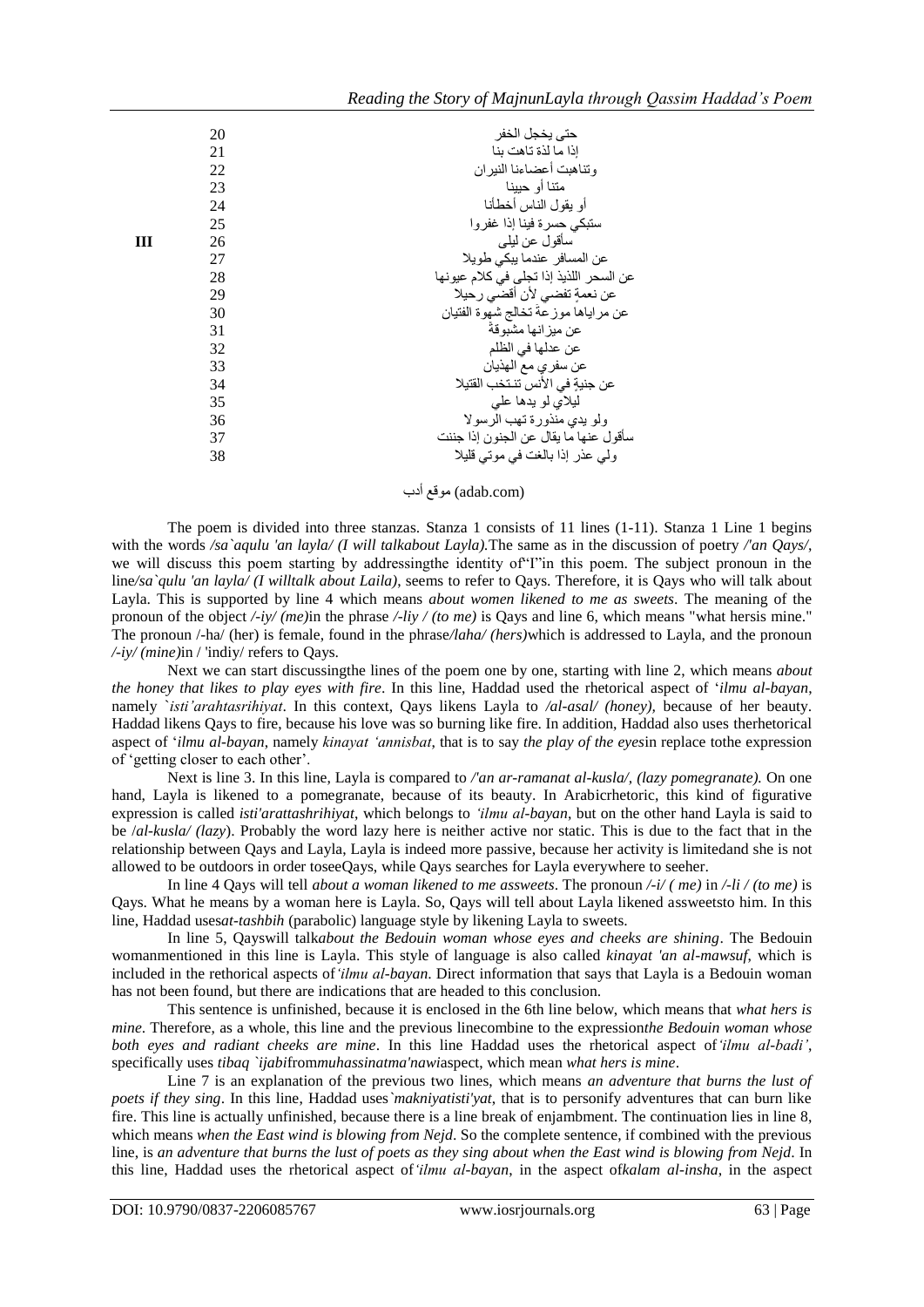of*`istifham* (question). The question particle used here is */mata/ (when)*, but the intention is not to ask, rather it is to hope, becausethe people are expecting the arrival of the East wind.

Furthermore, in line 9, Qays will tell *about the real dreams that talk about us*. In this line Haddad used the rhetorical aspect of*'ilmu al-bayan*, *istiaratmakniyat*, that is personifying dreams as people who can tell stories.

Likewise, Qays will also talk*aboutour passion in love, about her*, as it is written in line 10, where the word pronoun */na/ (us)*in */wajadina/ (our passion in love)*refers to Qays and Layla, while the pronoun */ha/ in /'anha/ (about her)* is Layla. This means thatQays will tell *about his and Layla's passion of love and about Layla*. In this line Haddad does not use connotative or figurative words, he uses only *'ilmu al-ma'ani*,in the aspect of*kalam al-khabar*, whose purpose is only to inform *(fa'idat al-khabar)*.

This line is also unfinished, so we proceed with line 11 afterwards to complete the sentence:*that which is seen as a desert without wood and matches*. If combined with the previous line, the meaning of this complete expression is*about Layla being likened to a desert without wood and matches.* In this line, Haddad uses the rhetorical aspect of*'ilmu al-bayan*, *tashbih* (parable), as Layla is likened toa desert and Qays is likened to wood and matches. Therefore,a desert without wood and matches is likeLayla without Qays.

The second stanza consists of 14 lines (line 12-25). The  $12<sup>th</sup>$  line, the first line of this stanza, begins by repeatingline 1 of stanza 1, which means *I will talk about Layla*. As already mentioned in line 1 of stanza 1 that the subject */a/ (I)* in */sa`aqulu/ (I will talk)* is Qays, it is Qays who will tell about the story. Just as at the beginning of each stanza, Haddad uses the rhetorical aspect of*'ilmu al-ma'ani*, *kalam al-khabar*, whose purpose is *fa'idat al-khabar*, relaying information that Qays will talk about Layla.

Next we proceed with line 13, which means *about the dead*. What is meant by the dead here is Layla, since the adjective used is the adjective form for women. So the complete phrase is */layla al-qutla/,* which means Layla is dead.

In line 14, Qays will talk*about our blood that they are fussing about*. The meaning of the word */dammina/ (our blood)* here is of course not the blood in the true sense, but blood in an unreal sense which may be interpreted as *self*.In Arabic rhetoric, this is called *al-majaz al-mursal, Iyat*(pars prototo)which talks about a technique of mentioning a part of things but actually it is referred to as a whole, in this case only'blood' is mentioned yet it is meant to be the person as a whole. Next we proceed to line 15. In this line, Qays will tell */`an al-wahas as-sadiq/ (about the solitude that must be accepted).* This is about the solitude of Qays. In this line, Haddad uses the rhetorical aspect of 'ilmu al-ma'ani,*kalamkhabar*, which denotes the meaning of *tahassur* (expressing sorrow).

This line is then followed by line 16, which means *and the madness of the lover*. The conjunction particle */wa/ (and)* in this line indicates that this line is still a continuation of the previous line, by usinga line break of enjambment. What is meant */al-'ussaq/* here is none other than Qays itself. So, if combined with the previous line, this linemeans that *Qays wants to talk about himself who lives alone and becomes mad.*

Next we continue with line 17. This line also begins with the conjunction particle /*wa/* which indicates that this line is still a continuation of the previous line, meaning *and the night that strives to not to sleep for him*. What is meant by the pronoun */hu/ (him)* in word */lahu/ (for him)* refers to Qays. So, the point of this expression is thatdue toQays's circumstances, even the night stays awake to accompany Qays. In this line Haddad used the rhetorical aspect of *'ilmu al-bayan*, *'isti'aratmakniyat*, to personify a night like a human who can stay awake.

Next, the story that will be told by Qays is *about the meeting of two children who are always supervised*. The two children here refer toQays and Layla. In line 18, Haddad uses *al-'ilmu al-ma'ani*, using*istirham*typeof the *kalam al-khabar*aspect, which is using a statement in order toto ask for mercy.

The 18<sup>th</sup> line is then followed by the 19<sup>th</sup> line, which means: *and when the apple develops, they both are going beyond the ordinary.* This line begins with the */wa/ (and)*particle, indicating that this phrase is still related to the phrase above it, but there is a line break of enjambment added, because Haddad wants to emphasise the contents of each line. In Arabicrhetoric, the use of such particle is an obligation, since it combines two statements of the same formof *kalam al-khabar*. This form is included in the subject of *'ilmu alma'ani*called *al-wasl*. In addition, in this line, Haddad also uses the rhetorical aspect of *'ilmu al-bayan*, *kinayat 'an an-nisbat*. The word */at-tufah/ (apple)* in the clause */five yazhara at-tuffahu/ (when the apple develops)* is a parable for the word "when love grows."

Next, we proceed with line 20, which means *until the guardment becomes embarrassed on its own*. This line is also a continuation of the previous line, but there is a line break of enjambment added, with the intention that this linemay appeal to readers' attention. In this line Haddad used the rhetorical aspect of 'ilmu albayan, *makniyat 'isti'arah*, in order to personify */al-khafar/ (guardment)* like man who has acharacteristic of being embarrassed.

Next is line 21, which means *when none of the pleasure is lost from us*. This line is also a continuation from the previous line. Therefore, the overall meaning of these two lines combined is that *even the guardment becomes embarrassed, when none of the pleasure is lost from us*. That means, although under surveillance, Qays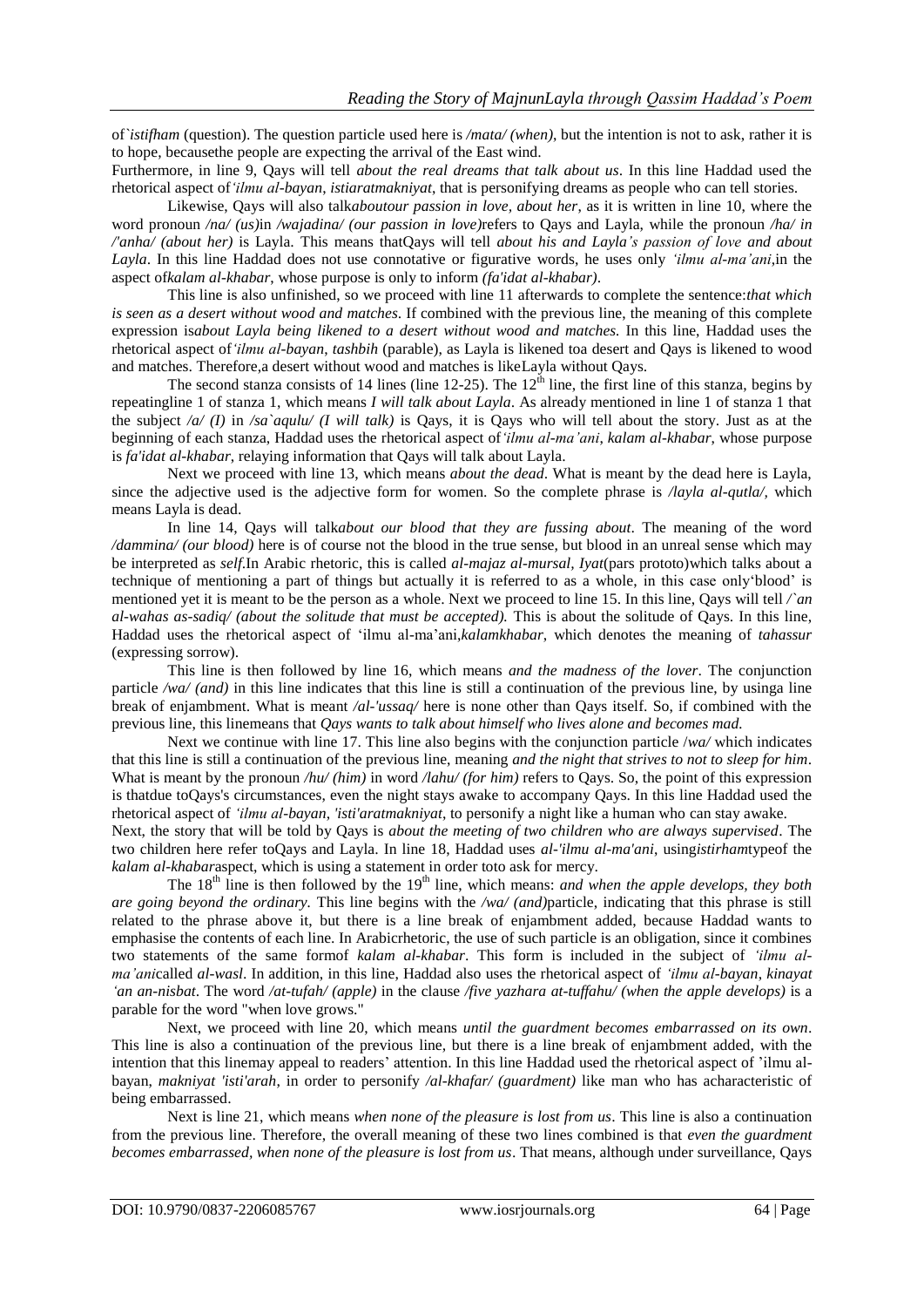and Layla are always happy. In this line, Haddad uses *'ilmu al-ma'ani*, in the aspectof *kalam al-khabar*, whose purpose is to show*al-fakhr* (pride).

The 21<sup>st</sup> line is then followed by the  $22<sup>nd</sup>$  line, which means *and (the extent of how)our burning limbs are holding onto each other.* That means, in addition to always being happy, their limbs are always holding onto each other inseparably although they are always guarded. This line begins with */wa/*particle which indicates that this phrase is still a continuation of the previous phrases. As already mentioned, in Arabic rhetoric this is called *al-wasl*, as it combines two statements with the same purpose, which is to give information. In addition to using *al-wasl*, Haddad also uses the rhetorical aspect of 'ilmu al-bayan, in the aspect of majazmursal, with'alaqatjuz'iyat, which is mentioning a part of an idea, in order to convey the whole idea entirely. In this line it is said that */`a'dauna/(our limbs)*are burning*,* whereas what is actually meant is */jismuna/*(our whole body).

Then, we proceed to line 23, which means *we died or we lived.* That means that it is either in the state of dead or alive. It can be seen from the pronoun */-na/ (we)* in */mitna `aw hayayna/*. In this line Haddad uses the rhetorical aspect of *'ilmu al-badi'*, namely *tibaq*, which is the useof contradictory phrases in one statement: */mitna `aw hayayna/ (we died or we lived).*

Next, we proceed toline 24, which means *or people tell about our mistakes*. This line starts with the conjunction particle*/`aw/ (or)* which indicates that this sentence is still part of the previous sentence, but there is a line break of enjambment added. The aim of this addition of enjambment is to emphasise on this line.

Looking at its meaning, this statement isincomplete. The truncated part is in the 25<sup>th</sup> line, which means *our sadness will continue to weep until they forgive*. In this line Haddad uses *'ilmu al-ma'ani*, in the aspectof *kalam al-khabar*, whose purpose is to express the weakness (*izhar ad-da'fi*). Thus, before they forgive the mistakes of Qays and Layla, Qays and Layla will always be sad.

Stanza 3 consists of 13 lines (26-38). Line 26 begins with a sentence repeating the 1<sup>st</sup>line of stanza 1 and the  $12<sup>th</sup>$  line of stanza 2, indicating that this line is the beginning of the new stanza. It means the same expression: *I will talk about Layla*. What is meant by the pronoun */`a/ (I)* in */ sa`aqulu / (I will talk)* is Qays.

Next, we proceed to line 27. Qays will tell *about the ever-crying traveler*. The term */al-musafir/* in this line is Qays. ThusQays will tell about himself who always cries all the way in his journey. In this line, Haddad uses the rhetorical aspect of*'ilmu al-ma'ani,kalam al-khabar*, with the aim of *tahassur* (expressing sorrow).

Next, we proceed with line 28. In this line Qays will tell *about the enchanting charm seen from the words in her eyes*. In this line, Qays will tell about how Layla is so enchanting to him. It is seen from his words. In this line, Haddad uses the language style*ilmu al-bayan*, in the aspect of*isti'aratmakniyat*, to personify the eyes acting like humans who can utter words.

What follows after is line 29, whereQays wants to tell *about a meaningless pleasure because I spend it to wander*. What is meant by the subject pronoun / $u$ / in  $\wedge u$  is Oguend) is Oguensian this line, Haddad uses 'ilmu *al-ma'ani*, in the aspect of *kalam al-khabar* whose purpose is to express *tahassur*(sadness).

In line 30, Qays will tell *about the mirror that radiates to meet the lust of the youth*. The pronoun /*ha*/ *(she*) in /*marayaha/ (mirror)* refers to Layla. Meanwhile, what is meant by the word */maraya/ (mirror)* is the light. In Arabicrhetoric, such case can be included in the *'ilmu al-bayan,* in the*majazmursal*aspectspecifically using *sabbabiyatalaqat*, when one meansthe light by mentioning a mirror, because it is a mirror that reflects the light.

After that, in line 31, Qays will tell *about her exciting specialities*. The pronoun of /-ha/ (her) in */mayyazaniha/(her specialities)* also refers to Layla. So, the point is that Layla has exciting distinguishing features. In this line Haddad uses*'ilmual-ma'ani*, in the aspect of *`ijaz*, where he uses one word or phrase in a statement in which there are various elements. In this line, the only word mentioned is*/mayyazan/ (specialities)*, whereas what is meant by the word is trulyher beauty, her eloquent utterance, her attitude and other features that seems distinguished and special, according to Qays.

Next, in line 32, Qays will tell *about herunfair justice*. This line also still talks about Layla. Then, what is the meaning ofher unjust justice? Is Layla unjust? Yes, because Layla only gives her love to Qays, not to others. Literally, it appears that Qays only conveys the ordinary information that Layla is unfair, but looking at the implied meaning, it turns out that this statement contains the meaning of pride (*al-fakhr*) which belongs to the aspect of *kalam al-khabar*, in *'ilmual-ma'ani*. The statement about the unfairness of is intended for the public, because Layla grantsher love only to Qays. But for Qays personally, this is something that is fair.

The 32nd line is followed by the 33rd line, whereQays will tell *about my journey that is full of chatter*. The pronoun */i/ (my)*in */safari/ (my journey)* refers to Qays. Therefore, in this line, Qays will talk about himself. Haddad uses the rhetorical aspect of*'ilmu al-ma'ani*, *kalam al-khabar*, whose purpose is *fai'dat al-khabar*, which is to only provide information.

In line 34, Qays will tell *about a woman mad in love who chooses to die*. What is meant by the word */jinniyat/ (a woman mad in love)* here is Layla. So, Qays wants to talk about Layla who is crazy about him, and willingly dies for him. In this line, through the mouth of Qays, Haddad usesthe rhetorical aspect of*'ilmual-ma'ani*, *kalam*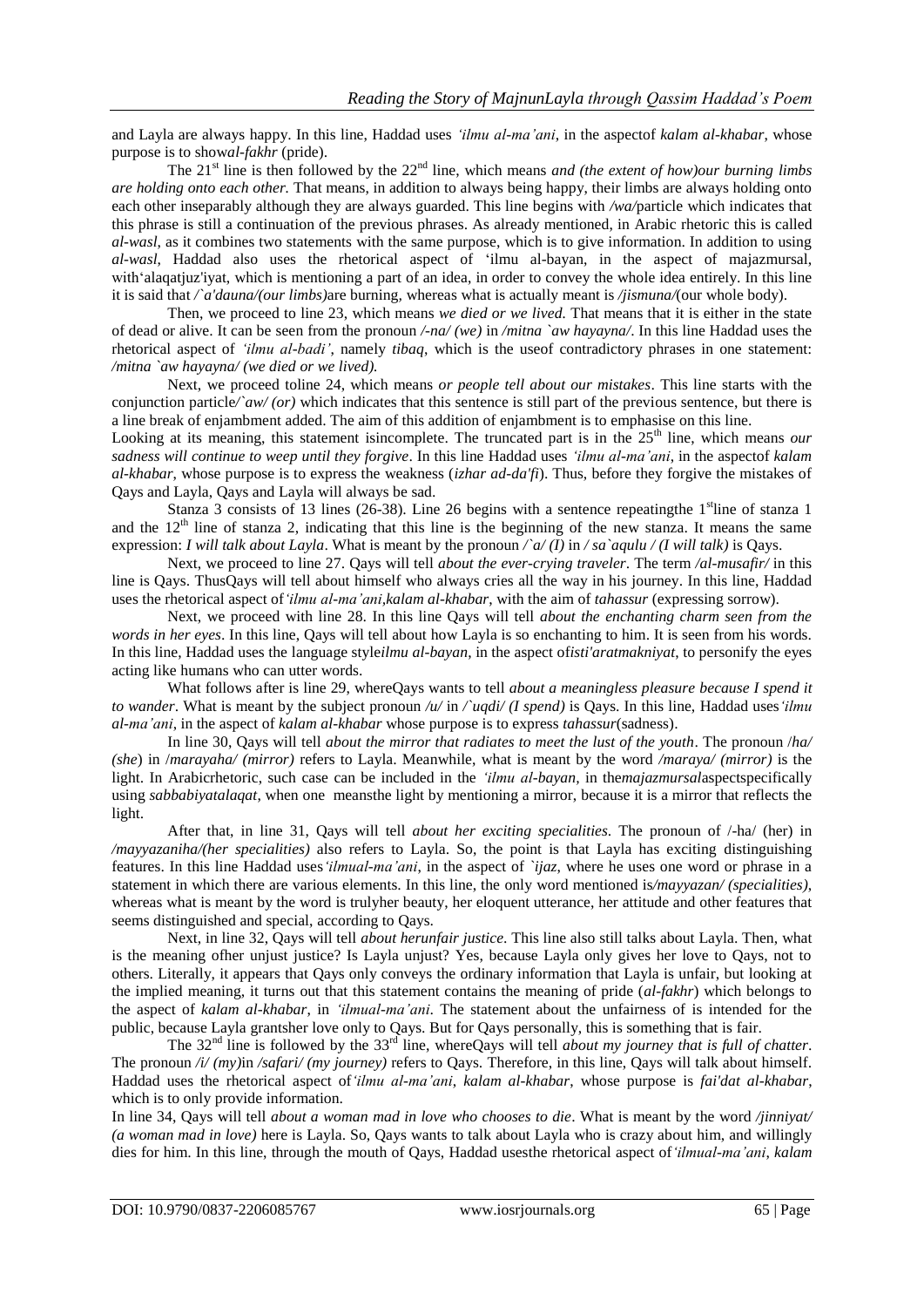*al-khabar*, with the aim of *al-fakhr* (pride), that Qays prided himself for there is a woman who goes mad and willingly dies for him.

In this line, Layla is referred to as a mad woman. Is this the truth?

This is followed by line 35, which means *for me, even though her position is above me*. This line is a continuation from the previous line, but a line break of enjambment is added at the word /*laylaya/ (for me)*. If this line is combined with the previous line, the meaning turns to be*about a woman mad in love who chooses to die for me*. The expression is thenfollowedbythe clause *even though her position is above me*. The pronoun /ha/ (her) in the word */yaduha/ (her position)* refers to none other than Layla. In contrast to the previous line, in this line Haddad usesthe rhetorical aspect of*'ilmual-ma'ani*, *kalam al-khabar*, with the aim of *'izhar ad-da'fi* (showing weakness), asQays says that he is inferior to Layla. Textually, the word */yadun/* generally means hand, but contextually the word */yadun/* can be translatedto *position*. This kind of rhetoric belongs to*'ilmu al-bayan*, in the majazmursalaspect, where the relation between the figurative and the literal meaning is *sabatiyat*, meaning the hand is the one that causes the presence of power andauthority.

This line is then followed by line 36, *and although my position is destined to be the messenger*.It begins with the */wa/ (and)* particle, which indicates that this line is a continuation from the previous line. The word pronoun */i/ (-my)* in */yaddi/ (my position)* refers toQays. Thus, Qays is positioned as more inferior than Layla. The rhetoric used in this line is *'ilmu al-ma'ani,*in the aspect of *kalam al-khabar* whose purpose is to show weakness *(`izhar ad-da'fi)*, thatQays considers himself to be a messenger.

Next, we proceed to line 37, which means *I will tell about her who iscalledmad when I'm mad*. The pronoun of the subject */`a/* in the word */sa`aqulu/* refers to Qays and the pronoun */-ha/ (her)* in the word */'anha/ (about her)* refers to Layla. This line and the next line are the last lines of this poem. In this line, Qays will tell us that at the end of this story, he and Layla are both mad, because of love. This corresponds to the end of the story in the moreoriginal prose.

Next, in line 38, the last line and as the ending of this poem, Qays conveys that *and I apologise if I reachmy death shortly after this*. This line begins with the */wa/*particle, indicating that this line is still a continuation of the previous line. Like the original story, which ends with the death of Qays, Haddad also concludes this poem with contents relating to the death of Qays.

Thus Haddad describes Layla through Qays's point of view. The results of analysing one stanza to another, and one line to another, this poem is not much different from the poem */'an Qays/.* Therefore, if it is compared with the prose versions, the text that depicts the character Layla is almost identical to the text found in Qays, since these poems only describe characters, withouttouching other aspects, such as the background story and others. Likewise the way Haddad uses his rhetoric, it is almost the same as the previous poem. There are many phrases depicting the character Layla which are not as varied and precise as those used by the authors who wrote the prose stories. This may be the quirks of Haddad's poetry. He wanted to take advantage of his freedom as a poet in describing the characters.

#### **IV. CONCLUSION**

After the study these poems is conducted byanalysingin the typography aspect, it is found that the relationship between the form and the contents is quite related. Haddad divided thepoems into three stanzas, each consisting of different numbers of lines. Stanza 1 consists of 10 lines, stanza 2 consists of 7 lines and stanza 3 consists of 20 lines. Moreover, each stanza is marked with the same word, */sa`aqulu 'an Qays/.* This shows that Haddad wanted to divide this poem into three parts, namely the beginning, middle and end. This chapter division seems to follow the original storyline of LaylaMajnun. The number of lines at the beginning of the story is more than the middle part, because there is a lot of the story to deliver, which is the love story of Qays and Layladuringchildhood and adolescence. Then, the story continues in the middle part of which the number of lines is less, because there is less of the story to be conveyed, which is about the rejection of Qays by Layla's father, thus causing them to separate from each other. Finally, at the end of poem the lines are the most in number, because there is a lot of the story to be conveyed, which is the story of Qayssetting out a journey in search for Layla only to become majnun (mad) until the end of his life.

Looking at its typographic form, Haddad deliberately align all the lines in the centre to show that the love story between Qays and Layla is uncertain. This is in line with the originalLaylaMajnun story. This idea is supported by the various forms of the lines, there are short ones and there are long ones, there are lines truncated by enjambments and there are complete ones, revealing many twists and turns of the love story.

On a different note, judging by its contents, there is not much picture of LaylaMajnun's love story revealed in the poem due toits form written as a monologue rather than a narrative.There are manyexpressions that are less understandable,due to the fact thatthey arerichinfigurative and connotative words inconsistent with the original story. Moreover, all the stanzas in the poem begins with the words */sa`aqulu `an Qays/ (I will talk about Qays)*, whereas in it nothing is truly told. Nevertheless, it is the right of the author to make such depictions, although this makes the poem unable to describe the story of LaylaMajnun in its truest form.